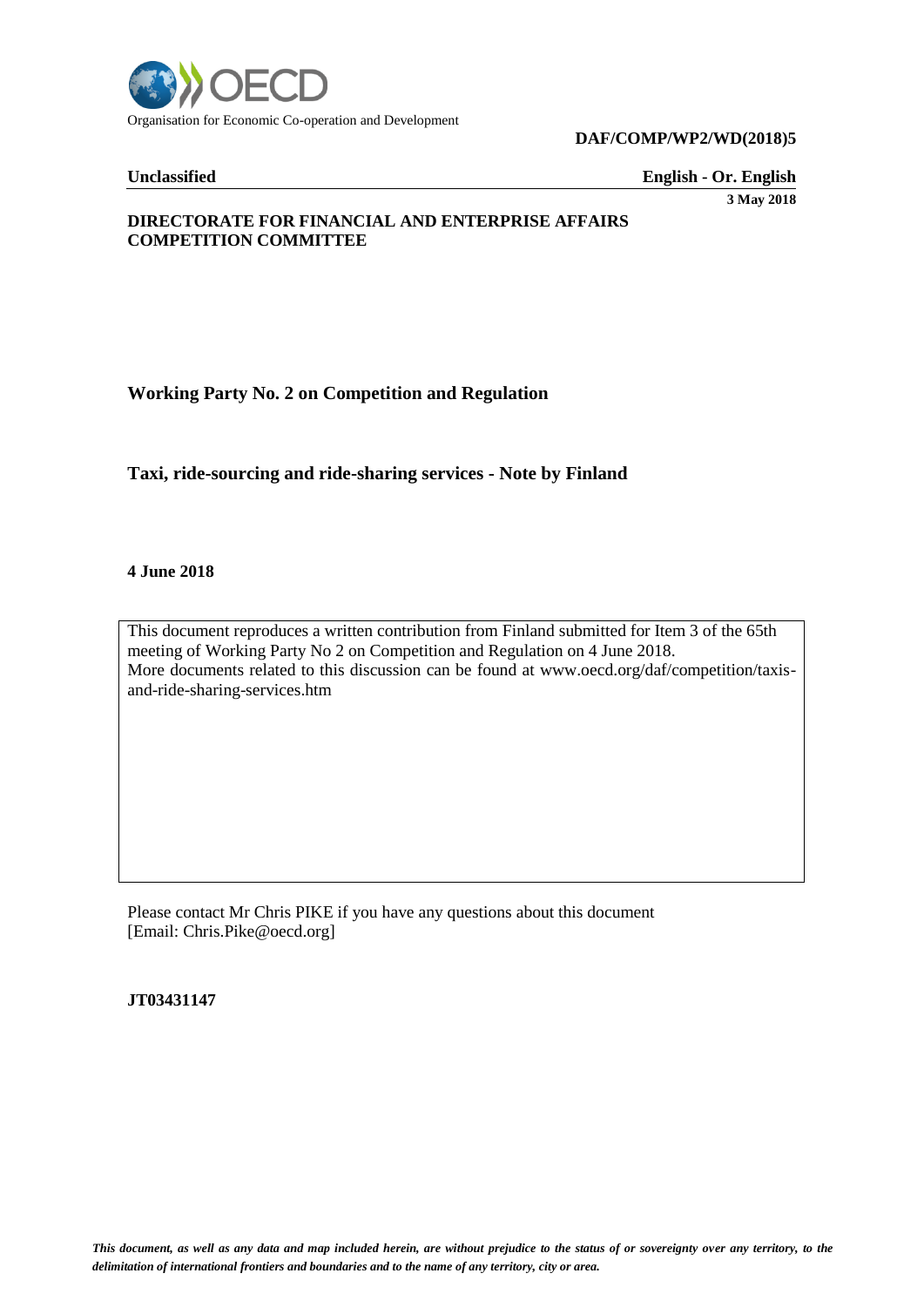# *Finland*

# **1. Introduction to the Finnish taxi market**

1. The Finnish taxi market has been so far heavily regulated. The maximum fares for taxi trips and the number of taxis in each municipality has so far been strictly regulated by the legislator and public authorities. The taxi market will be liberalized when the new Act on Transport Services  $(320/2017)^1$  will enter into force on 1st July 2018. Then, the quotas set by the authorities will be removed, free entry will be possible and maximum prices will be removed. Taxi entrepreneurs are then also free to operate anywhere in the country.

2. The following text describes the features of the Finnish taxi market so far and key changes in the legislation on taxi transport. In addition, the text describes competition concerns in the taxi market as well as the active role of the Finnish Competition and Consumer Authority (FCCA) in amending the legislation. At the end of the text, there are some scenarios as to what will happen in the taxi market in the future.

# **2. Current features of the Finnish taxi market**

# **2.1. The Finnish taxi market is heavily regulated**

3. The Finnish Taxi Transport Act  $(217/2007)^2$  entered into force in 2007. However, the Finnish Taxi Transport Act, the Government decree of maximum fares for taxi transport  $(403/2017)^3$  and the Act on the professional competence of taxi drivers  $(695/2009)^4$  are currently valid and regulate the price, quantity and quality of the Finnish taxi transport until the new Act on Transport Services (320/2017) will enter into force on 1<sup>st</sup> July 2018.

4. Regional authorities, the ELY Centres (the Centres for Economic Development, Transport and the Environment), set the maximum number of taxi licenses (quotas) per municipality in each year. The taxi licenses are granted in a specific order to those applicants that meet the general criteria laid down in the Taxi Transport Act. To meet the criteria, all applicants must successfully complete the training for taxi transport operators and must have no criminal background. Since in many areas, especially in larger towns and cities the number of applicants is usually a lot higher than the number of licenses granted, the Finnish Taxi Transport Act contains specific provisions on the order of priority to be used to determine which applicants are granted a license. As a rule, taxi licenses in Finland are not assignable or otherwise transferrable. The issuance of new

 $\overline{a}$ 

<sup>&</sup>lt;sup>1</sup> <https://www.finlex.fi/fi/laki/ajantasa/2017/20170320>

 $^2$  <http://www.finlex.fi/fi/laki/ajantasa/2007/20070217>

<sup>3</sup> <https://www.finlex.fi/fi/laki/alkup/2017/20170403>

<sup>4</sup> <https://www.finlex.fi/fi/laki/ajantasa/2009/20090695>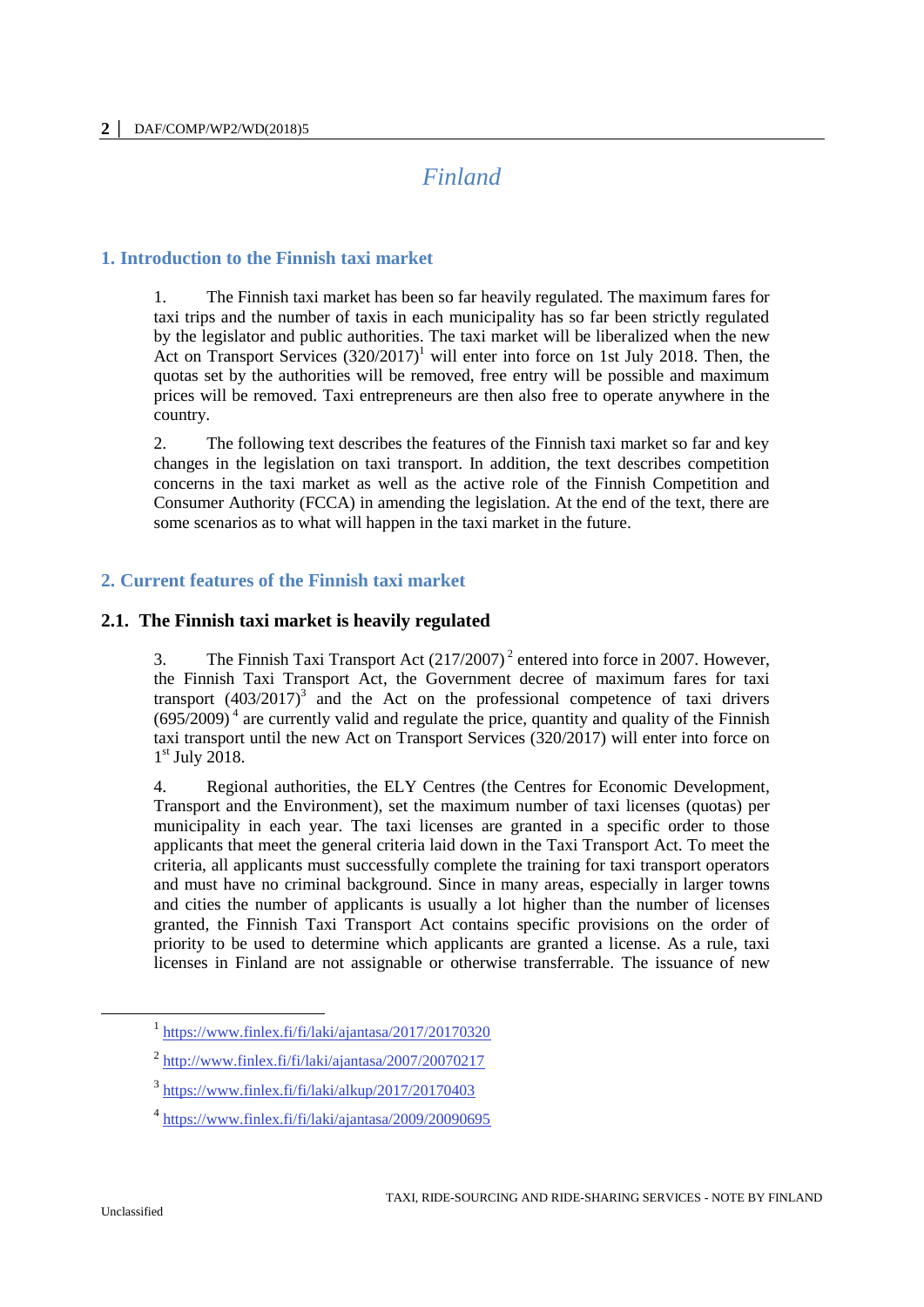licenses is based on an assessment of demand, customer needs and other market data regarding the municipalities.

5. Maximum taxi fares are set out by the Government decree of maximum fares for taxi transport. The price of the journey comprises principally a basic fee, a travel fare and a fare charged for waiting time. The travel fare rises gradually on a kilometer basis, as indicated by the meter, and depending on the number of passengers. At night from 20.00 to 06.00, on Saturdays from 16.00 and on Sundays there is a higher basic fee. A single taxi entrepreneur can determine its own fares below the maximum fares set out by the Government decree. However, the entry is controlled through a license system and the lack of competition leads very often the actual fares to be equal to the maximum permissible.

6. Majority of the taxis are affiliated to a dispatch centre, which operates so called call system. It means that when a typical customer wants a taxi to himself, he usually phones to a dispatch centre which transmits the nearest taxi car to the customer. Commencing the activity of dispatch centre services requires a notification to the ELY Centre. The main regulatory requirement imposed on dispatch centre is that it must be capable of providing services round-the-clock and take advance orders. Dispatch centres have typically dominant position in their own operating areas and they are typically companies owned and ran by taxi license holders. Majority of all taxi trips are transmitted by the dispatch centres. Operating a dispatch centre for taxis does not require a taxi license.

7. Taxis are not free to operate in the whole country, because there is an obligation concerning the area of operation for every taxi. Although, a taxi is allowed to carry its passengers where they request the taxi is then obliged to return immediately to its own municipality. In practice, every taxi is tied-on its own municipality and its own dispatch centre.

8. The ELY Centres must regularly check that the license holder still meets the requirements set for issuing the license and that the taxi services are still provided in accordance with the license conditions. The police control that taxi services are not provided without a taxi license; that a taxi is not driven without taxi driver's license and that the drivers meet the requirements for driving a taxi. The properties of the car used in taxi traffic must stay suitable for the purpose and the car must be technically in good condition. The Consumer Ombudsman supervises the compliance with the Consumer Protection Act  $(38/1978)^5$  and other laws protecting consumers.

9. If the customer wants to take the taxi in the line on the street, the customer is not obliged to choose the taxi that is first in the line. Generally, the driver cannot refuse a customer's transport request when waiting at his base station. However, the refusal is possible in cases of illness, malfunction of the vehicle or a risk to driver's professional safety (e.g. drunken and aggressive customers).

10. There are approximately 9,500 license holders who have about 10,000 taxi cars in Finland. Consequently, one license holder typically operates only one car. As confirmed by The Finnish Taxi Owners Federation, most of the taxi companies have one license. However, there are companies that have accumulated multiple licenses and cars.

 $\overline{a}$ 

<sup>&</sup>lt;sup>5</sup> <https://www.finlex.fi/fi/laki/ajantasa/1978/19780038>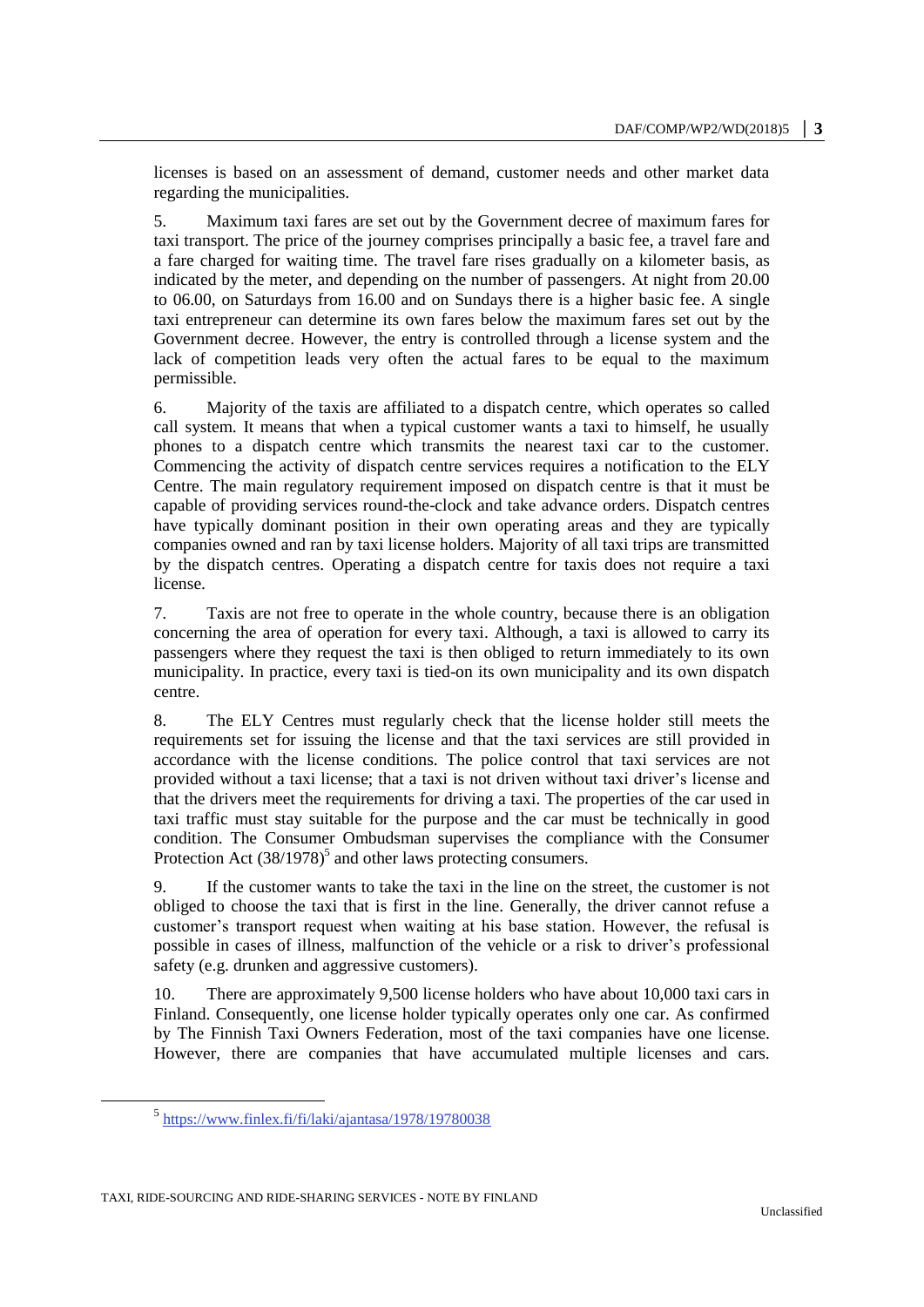#### **4 │** DAF/COMP/WP2/WD(2018)5

Cabonline Finland and Kajon are one of the largest companies providing taxi transport services in Finland.

11. The Finnish taxi market is still at the moment heavily regulated, with a maximum number of licences, rules for the precedence across the applicants, and maximun fares set out by the Government degree. Due to the maximum limit on the licenses, their number has been stable (about 10,000 taxi licences) for many years. Demand varies throughout the year, with higher peaks in November and December, and, during the week, in the morning and weekend nights. Since  $1<sup>st</sup>$  July 2018, the new Act on Transport Services (320/2017) will remove the quantitative restrictions and regulated prices, and it will probably increase the number of suppliers with a decrease in fares due to a more competitive environment.

### **2.2. Competition concerns in the Finnish taxi market**

12. In most municipalities, the taxi entrepreneurs are members of local taxi association. Very often the leaders and other active members of local taxi associations are also active shareholders of local or regional dispatch centres. Some taxi associations have been at the origin of price cartels where taxi operators co-ordinated their bid for municipal public procurement contracts for transport services. Most cartel cases have occurred in the late 1990s and early 2000s.

13. There has been also many dominance cases in taxi sector where a single taxi entrepreneur has complained that a dispatch centre has applied discriminatory practices. Typically, a taxi entrepreneur has complained that a dispatch centre has determined discriminatory affiliation fees and discriminatory continuous monthly service fees to taxis. For instance, a dispatch centre has put higher affiliation fees for new entrants or has given discounts regarding the monthly service fees to the taxi firms which are members of The Finnish Taxi Owners Federation. The FCCA has also received complaints that the dispatch centre did not distribute orders made by consumers equally to all taxi entrepreneurs. In some cases, a taxi entrepreneur has complained that a dispatch centre has in practice prevented the taxi entrepreneur to affiliate to dispatch centre.

14. It is the task of the FCCA to investigate competition restraints both on its own initiative and on the basis of complaints. The intention is to intervene with major competition restraints as regards the performance of the national economy, harmful to sound and effective economic competition. In principle, competition authority intervenes all cartel cases. The FCCA also prioritizes its cases and may also declare a case inadmissible on certain grounds.

15. In the above-mentioned dominance cases regarding dispatch centres, the FCCA has often used its right to prioritize and declared a case inadmissible. FCCA's argument for priorization has been that the FCCA has the right to concentrate on the most important cases of the national economy. The FCCA has drawn attention to the fact that supply and pricing are regulated, which means that normal market mechanisms are not functioning in taxi transport.

16. However, the FCCA has initiated *ex officio* investigations in the case where at least some of the regional dispatch centers have presumably introduced exclusivity contracts to the drivers accessing their services. There have emerged allegations that they have an aim to deter new rival dispatch applications to penetrate the market. The case is pending and it is still premature to state conclusions of alleged abuse of dominance and/or prohibited horizontal actions.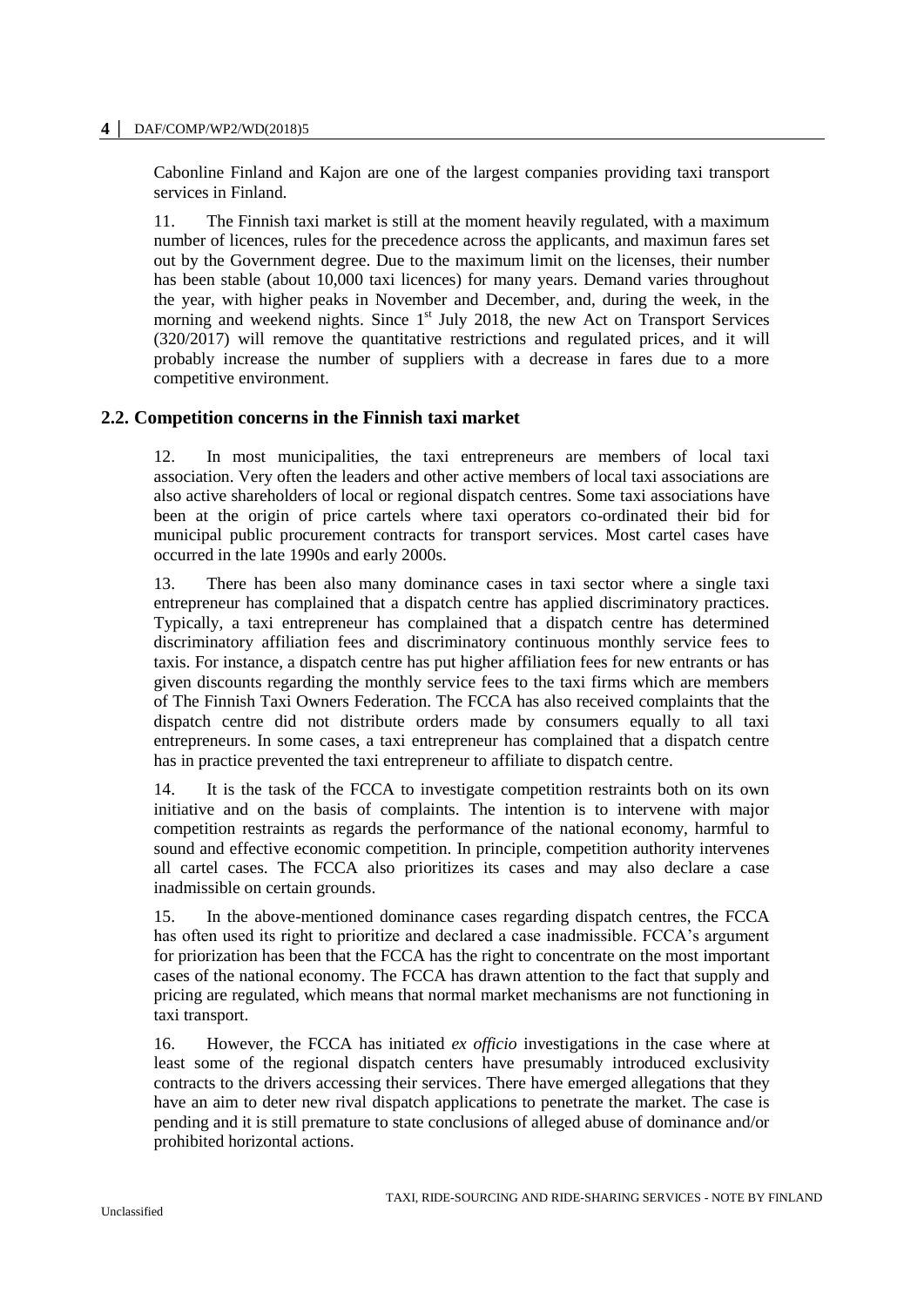17. Uber taxi drivers started to drive their own taxis in Helsinki at the end of the year 2014. From the competition viewpoint, Uber taxi transport system promotes competition in taxi market. However, the operation of taxi traffic is still subject to the license granted by the ELY Centre in Finland. Uber drivers didn't have any licenses and the Helsinki Court of Appeal ruled on 21 September 2016 Uber drivers for fines for unauthorized taxi transport. In 2017, Uber announced that it would cease operating taxi transport in Finland and return again to carry out taxi transport when the new Act on Transport Services comes into force. It should be noted that operating taxi traffic is still at the moment subject to the license but the dispatch service is free to set up.

### **2.3. Public procurement contracts for taxi services**

18. The total turnover of taxi transport services in Finland is about one billion euros. Public procurement contracts for taxi services have big importance for the Finnish taxi sector. Public demand comprises about 40 % of the total turnover of taxi transport. Taxi travel costs to be reimbursed from sickness insurance account for a significant proportion of all taxi travel costs paid by the public sector.

19. The Finnish Social Insurance Institution Kela provides reimbursement for part of the cost of trips made to public or private health care providers. The reimbursement of the travel expenses is specified by the rules of the Health Insurance Act (1224/2004) and the Act on the Rehabilitation Benefits and Rehabilitation Allowance Granted by the Social Insurance Institution (566/2005). Reimbursements for travel costs are provided for trips from the customer's permanent address to the nearest treatment provider where the necessary treatment is available. Usually this means the main municipal health centre. Travel costs are reimbursed on the basis of the lowest-cost means of transport. Usually this will be the train or the bus. Taking into account the traffic connections and the customer's medical condition, the customer can also get a reimbursement for part of the taxi costs. In that case, the customer must always phone to certain taxi dispatch centre. That way the customer will be reimbursed directly in the taxi and will avoid a higher copayment.

20. On  $4<sup>th</sup>$  April 2016, the Finnish Supreme Administrative Court gave a decision concerning the aggregation of contracts between the Finnish Social Insurance Institution Kela and taxi companies. The question was about the framework agreement between the Finnish Social Insurance Institution Kela and the Finnish Taxi Owners Federation concerning an electronic scheme for direct reimbursement of transport costs of insured persons and a system of booking journeys. The Supreme Administrative Court stated that the aggregation of contracts was a service concession that should have been put out to tender according the rules of the Act of Public Contracts (1397/2016). The Supreme Administrative Court also stated that the sanction was to order the contracting authority to pay compensation to a party who would have had a genuine chance of winning the contract if the procedure had been correct. However, because in this case the contract had not been put out to tender at all, there were so many uncertainties concerning the results of the procurement process, that the prerequisites for ordering compensations were not fulfilled.

21. The Finnish Social Insurance Institution Kela has subsequently tendered out the dispatch centres. The tendering procedure was carried out in such a way that only one dispatch centre was chosen as an intermediator for taxi trips reimbursed from sickness insurance in each health care district. Kela has not tendered out the prices of taxi transport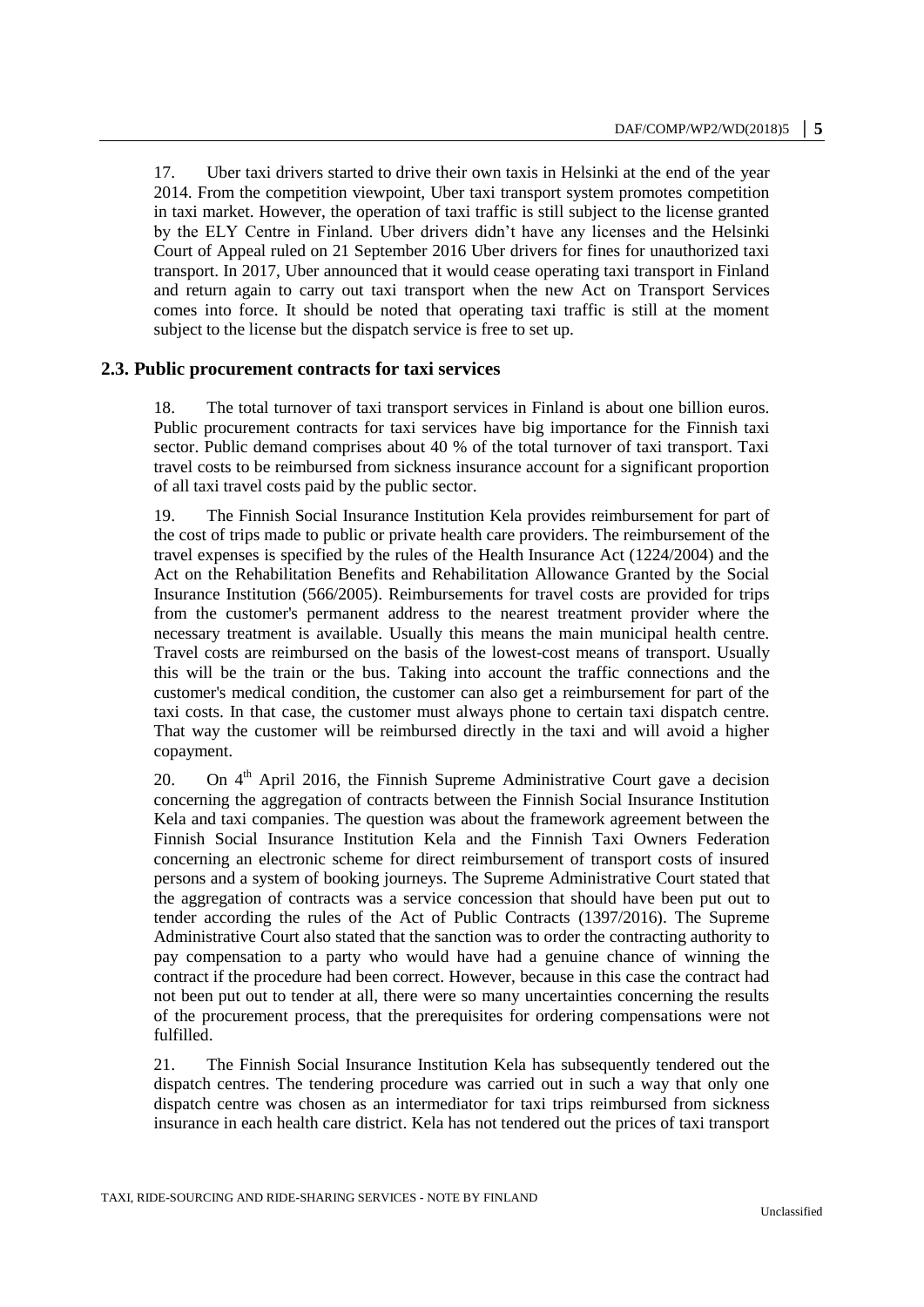#### **6 │** DAF/COMP/WP2/WD(2018)5

services and so the prices of the taxi trips reimbursed partly from sickness insurance have been equal to the maximum prices set out by the Government decree.

#### **2.4. FCCA's initiative regarding taxi market**

22. On  $14<sup>th</sup>$  April 2014, the FCCA published an initiative regarding taxi market. In its initiative, the FCCA advocated that the quotas regarding maximum number of taxi licenses should be removed. The experiences of countries that have finished quotas and allowed free entry show that the availability of taxis has improved. In those countries, waiting times have also been shortened and customer satisfaction improved. The finishing of quotas does not, however, mean a reduction of qualitative regulation.

### **3. Central elements of the legal reform regarding taxi sector**

23. Transport regulation has been under review in Finland and the new Act on Transport Services (320/2017) will enter into force mainly on  $1<sup>st</sup>$  July 2018. Legal provisions on transport market will be brought together under the Act on Transport Services. It will cover all transport modes. The reform aims to support new service models and better respond to the needs of transport users. The Act on Transport Services will make market access easier and promote the interoperability of the different parts of the transport system.

24. The reform will bring about essential changes in the taxi system. The Act on Transport Services facilitates entering the taxi sector. As taxi quotas will be given up, any operator that fulfils the conditions for a license laid down in the act can offer taxi services in future. A taxi license will be operator-specific. After the reform, a taxi can remain waiting for passengers also outside its registered zone of operation, and taxis from other localities can come when demand is high in another locality. This will make the system more flexible and efficient and make the operations easier particularly in sparsely populated areas.

25. The regulation of taxi price ceilings will be discontinued and the market will determine the prices in future. Clear and understandable information about the price of the trip and the grounds for its determination must be made available before the trip. If prices begin to rise unreasonably, the Finnish Transport Safety Agency Trafi can impose a maximum permissible price.

26. The Act on Transport Services obliges the personnel transport services and brokerage providers to open their ticket and payment system for open sales interface. In the taxi sector, the aforementioned obligation applies, in principle, to those who have an information system-based brokerage system and the range of services includes the possibility to reserve the trip in advance. The obligation therefore concerns only dispatch centres. The obligation therefore does not apply to small taxi firms where bookings are received, for example, by phone or by email.

27. The FCCA has supported and promoted the reform of transport legislation. The current legislation regulating passenger transport has restricted competition and categorized different transport modes. As a result, the interoperability of the different parts of the transport system has been modest. In particular, the FCCA has supported the introduction of open information interface and interoperable digital ticket and payment systems, which can lead to new service models in the near future.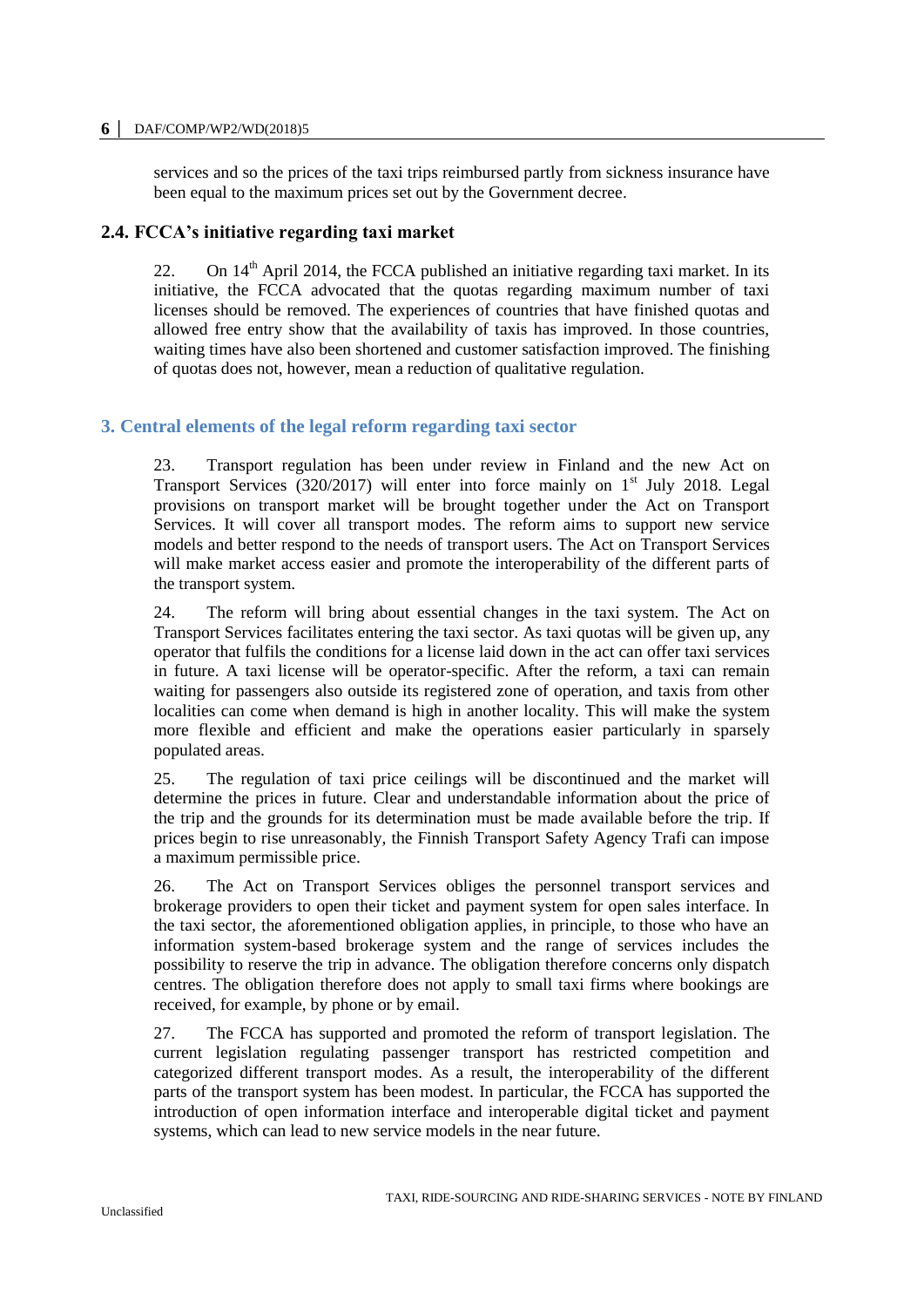28. During the preparation of the new Act on Transport Services (the Transport Code) in 2016-17, the Ministry of Transport and Communications organized several workshops for interest groups. The FCCA has been active in those workshops. On  $30<sup>th</sup>$  May 2016, the FCCA issued its statement regarding the proposal for the new Transport Code to the ministry. On  $12<sup>th</sup>$  October 2016, the FCCA gave its expert statement regarding the government proposal for Transport Code to the Finnish Parliament. The FCCA has supported the liberalization of the taxi market in its statements, as a rule, in line with the guidelines presented by the ministry. The Finnish Parliament decided that the name of the Transport Code changed to the Act on Transport Services. The FCCA also issued statements in 2017 on the amendment of the Act on Transport Services. Those statements focused on consumer law issues.

29. On 18<sup>th</sup> September 2017, the FCCA issued a statement on the provisional amendment of the Health Insurance Act  $(1224/2004)^6$ . On  $10^{th}$  January 2018, the FCCA issued a statement on the draft decree regarding the maximum price for a taxi trip in the case when Kela provides reimbursement for part of the cost of the trip. Both abovementioned statements are connected to the aims of the new Act on Transport Services. In its abovementioned statements, the FCCA has considered problematic, that the taxi trips reimbursed from sickness insurance are centralized in each health care district for the delivery of only one dispatch centre. The FCCA's view is that this centralization is a factor that props up the position of those dispatch centres and may prevent the development of competition in new dispatch services. The FCCA also criticized the fact that Kela had not tendered out the prices of taxi services but only the dispatch centers.

# **4. What will happen in Finnish taxi market since 1st July 2018?**

30. The dispatch centers typically have strong market position in their own territory in Finland. This situation may not change very quickly. The taxi trips reimbursed from sickness insurance are centralized in each health care district for the delivery of one dispatch centre. That centralization is a factor that can prop up the position of those dispatch centres. In sparsely populated areas, the taxi trips reimbursed from sickness insurance, are lifeblood for taxi entrepreneurs.

31. Kela has recently tendered out new service providers in each health care district. In practice, the aforesaid service provider must act as a dispatch centre for taxi trips reimbursed from sickness insurance. Since the tender is held before the entry into force of the new Act on Transport Services, this can lead to a situation where new taxi entrepreneurs entering the market after  $1<sup>st</sup>$  July 2018 cannot get themselves taxi trips reimbursed from sickness insurance. This may slow down the development of competition especially in sparsely populated areas.

32. In the biggest urban areas, taxis are not so much dependent on taxi trips reimbursed from sickness insurance. It is expected that the highest number of new taxi services and dispatch services are generated in those biggest urban areas. On the other hand, the new law also permits the practice of taxi transport on a part-time basis. This in

 $\overline{a}$ 

<sup>&</sup>lt;sup>6</sup> <https://www.finlex.fi/fi/laki/ajantasa/2004/20041224>